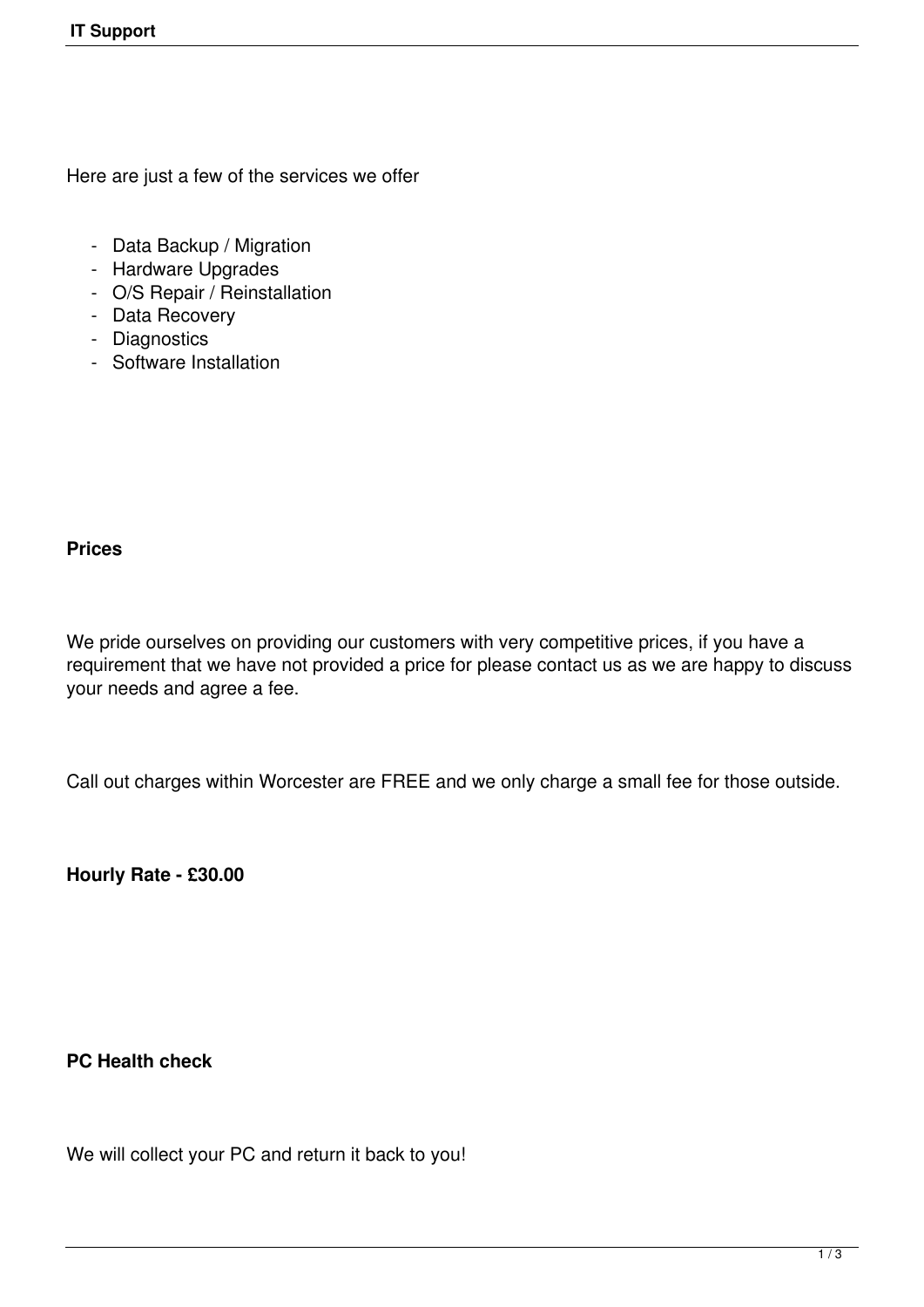for the reinstall the operating system and any additonal software (that has been agreed) and return it back to you. If you would like any us to setup or configure any extras, please contact us to discuss your requirements.

**£70** - Standard Health check

**£80** - Reinstall your PC (Includes complete Operating System reinstall\*, does NOT include data backup)

**£90** - Reinstall your PC (Includes complete Operating System reinstall\* and backup and restore of any personal data)

**\***provided you hold a valid operating system licence

## **PC Installation**

**£50** - Install your PC

**£70** - Install your PC (Includes Antivirus software, connection to the internet\*\* and configuration of your email)

\*\*provided you currently have an active internet connection and have the hardware to make a connection possible.